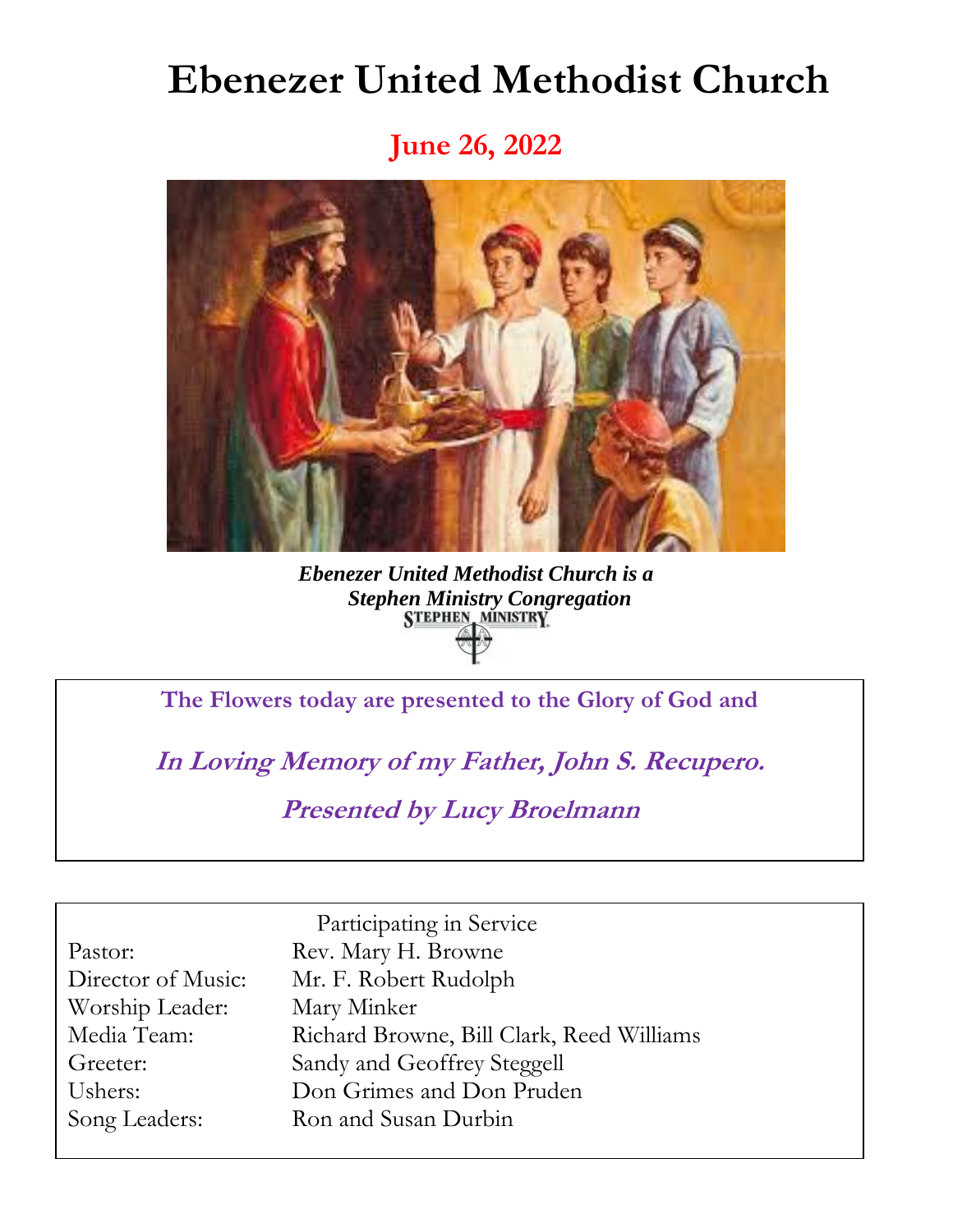# THIRD SUNDAY AFTER PENTECOST

*"I will call to mind the deeds of the Lord; I will remember your wonders of old. I will meditate on all your work, and muse on your mighty deeds. Your way, O God, is holy. What god is so great as our God? You are the God who works wonders; you have displayed your might among the peoples. With your strong arm you redeemed your people, the descendants of Jacob and Joseph." Psalm 77:11-15*

| June 26, 2022                                                                                                                                                                                                                                                                                                                                                                                                  |                                                                                                                                                                                                    | 10:00 a.m.       |  |  |
|----------------------------------------------------------------------------------------------------------------------------------------------------------------------------------------------------------------------------------------------------------------------------------------------------------------------------------------------------------------------------------------------------------------|----------------------------------------------------------------------------------------------------------------------------------------------------------------------------------------------------|------------------|--|--|
| <b>GATHERING</b><br><b>GREETING AND ANNOUNCEMENTS</b>                                                                                                                                                                                                                                                                                                                                                          |                                                                                                                                                                                                    |                  |  |  |
|                                                                                                                                                                                                                                                                                                                                                                                                                | Kindly sign the friendship pad and pass to your neighbor.<br>If you are visiting with us today, please sign your name and USPS or e-mail address<br>as we would like to acknowledge your presence. |                  |  |  |
| <b>CENTERING MUSIC</b>                                                                                                                                                                                                                                                                                                                                                                                         | "Praeludium"                                                                                                                                                                                       | Gordon Young     |  |  |
| *CALL TO WORSHIP<br>We gather here today to praise God for God's mighty acts in our lives.<br>There are many people who do not believe in God's presence.<br>We are called to learn of God's love and power.<br>We are called to proclaim God's transforming love to all people.<br>Let us worship God who is with us now and forever.<br>Let us open our hearts, souls, and spirits to hear God's word. Amen. |                                                                                                                                                                                                    |                  |  |  |
| *PRAISE HYMN (UMH 600)                                                                                                                                                                                                                                                                                                                                                                                         | "Wonderful Words of Life"                                                                                                                                                                          | WORDS OF LIFE    |  |  |
| PRAYER FOR ILLUMINATION<br>O God, by your Spirit plant your word within us that we may follow your Son,<br>our LORD, Jesus Christ, and never leave him.<br>May we find our home in your kingdom and our life in your Spirit. Amen.                                                                                                                                                                             |                                                                                                                                                                                                    |                  |  |  |
| <b>FIRST TESTAMENT LESSON</b><br>This is the Word of the Lord.                                                                                                                                                                                                                                                                                                                                                 | <b>Thanks be to God.</b>                                                                                                                                                                           | Daniel 1:3-16    |  |  |
| MINISTRY OF MUSIC                                                                                                                                                                                                                                                                                                                                                                                              | "I Hear a Call"<br>Sue Durbin, soloist; Ron Durbin, guitar/vocals                                                                                                                                  | Aparta/Harris    |  |  |
| <b>CHILDREN'S CHAPEL</b>                                                                                                                                                                                                                                                                                                                                                                                       |                                                                                                                                                                                                    |                  |  |  |
| <b>MESSAGE</b>                                                                                                                                                                                                                                                                                                                                                                                                 | "On a Roll with God: Faithful Wherever"                                                                                                                                                            | Rev. Mary Browne |  |  |
| RESPONSE TO THE WORD (UMH 381)<br>"Savior, Like a Shepherd Lead Us"<br><b>BRADBURY</b>                                                                                                                                                                                                                                                                                                                         |                                                                                                                                                                                                    |                  |  |  |
| PRAYERS OF THE PEOPLE                                                                                                                                                                                                                                                                                                                                                                                          |                                                                                                                                                                                                    |                  |  |  |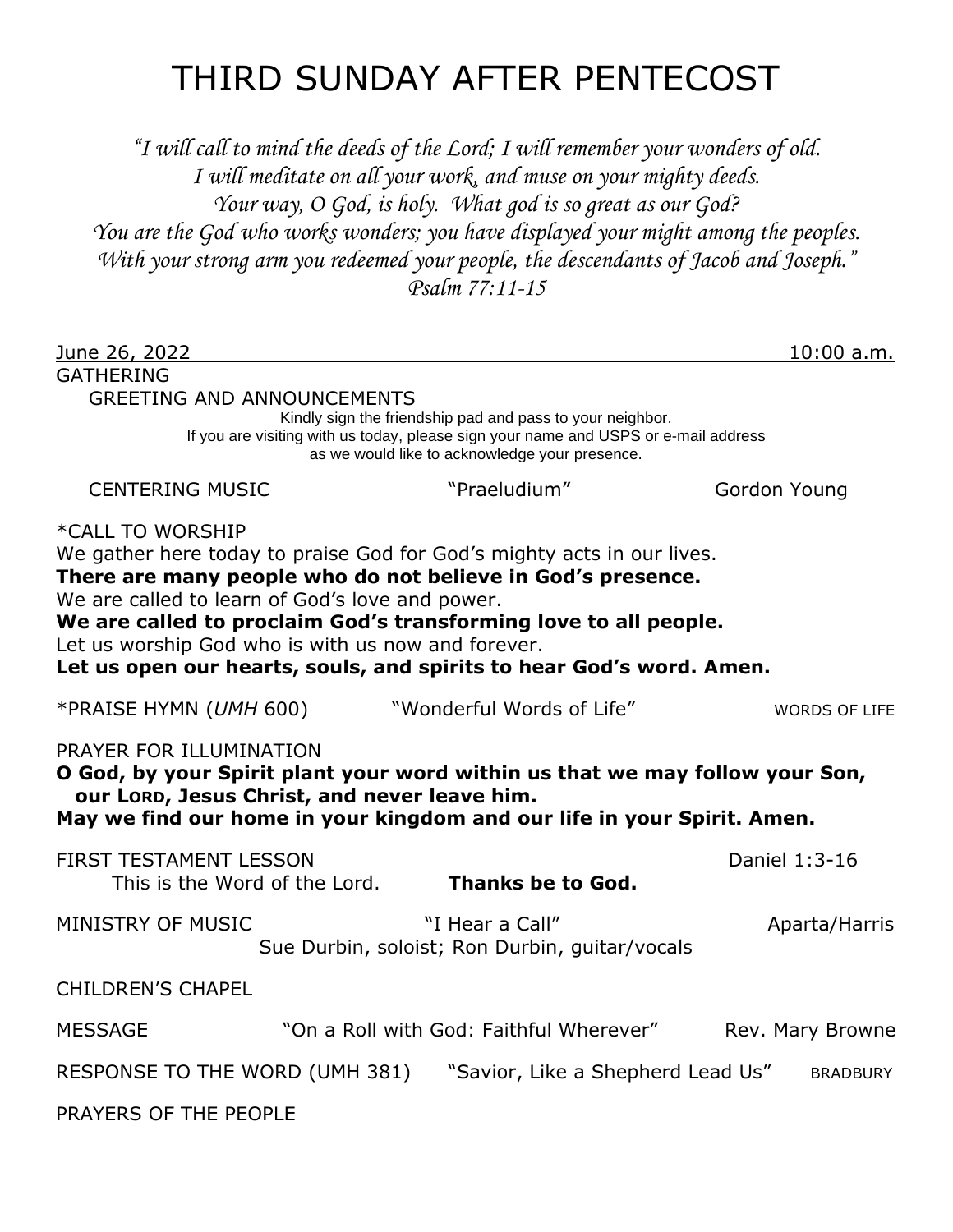#### THE LORD'S PRAYER

**Our Father, who art in heaven, hallowed be thy name. Thy kingdom come, thy will be done on earth as it is in heaven. Give us this day our daily bread. And forgive us our trespasses, as we forgive those who trespass against us.**

**And lead us not into temptation, but deliver us from evil.**

**For thine is the kingdom, and the power, and the glory, forever. Amen.**

### INVITATION TO THE OFFERING

The blessings that come from God are rich like the fruits of summer.

With our tithes and our offerings let us give thanks and praise to our triune God:

to the Son for our salvation,

the Spirit for our rising,

and the Creator of heaven and earth.

OFFERTORY "Pastorale" National Property Service Cordan Young

\*PRESENTATION OF GIFTS (*UMH* 95) "Praise God, from Whom All Blessings Flow"

OLD 100TH

\*OFFERING PRAYER

**Gracious God, you give us your creation for our home and fill it with the necessities of life.** 

**You give us yourself in Jesus, our teacher, friend, and savior whose life, death, resurrection, and ascension show us daily your love for your people.**

**You give us your Holy Spirit, who fills our hearts with prayer and by whose light we hear your word.**

**We present our offerings and commit ourselves to follow Jesus Christ, love our neighbors, and share the fruits of the Spirit, giving you thanks and praise, O holy, triune God. Amen.**

\*DISCIPLESHIP HYMN (*UMH* 374) "Standing on the Promises" ASSURANCE

#### \*DISMISSAL WITH BLESSING

Let your life show the goodness of God.

Pray with your body. Thank the Spirit for simple pleasures.

Guard mind and spirit against false desires or ambitions that would lead you away from loving your neighbor as yourself.

Build up the community around you; live at peace in the body of Christ.

Be loyal to that which is worthy of your loyalty: God's presence and God's future.

You are made in the image of God, saved by the Son of God, given life and faith by the Spirit of God. The triune God loves you, and will forever. Go in peace. *Sung Amen* (*UMH* 897)

GOING FORTH **The Contract of Contract Contract Contract Contract Contract Contract Contract Contract Contract Contract Contract Contract Contract Contract Contract Contract Contract Contract Contract Contract Contract Cont** 

*You are invited to remain seated until the GOING FORTH is concluded.*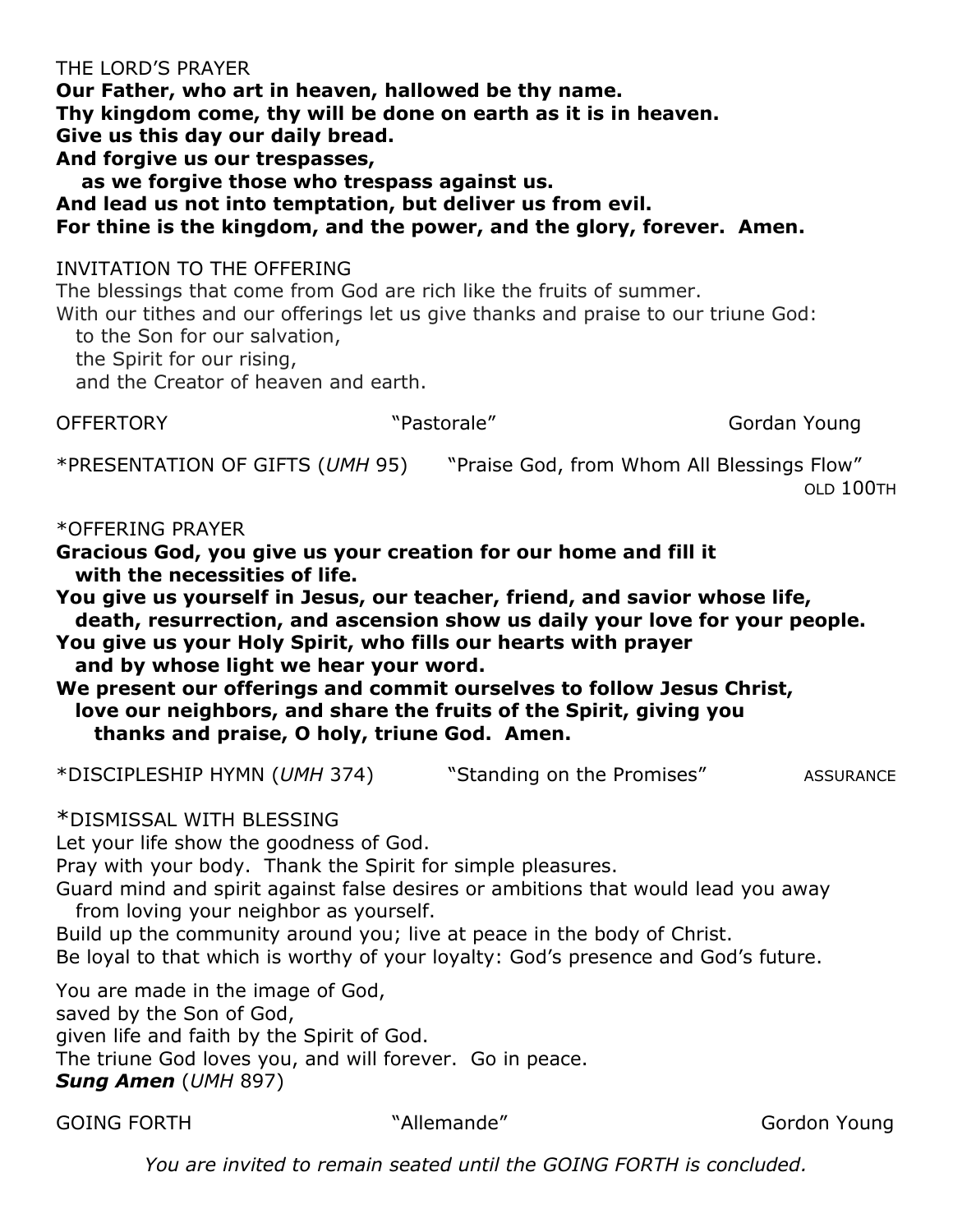*All are welcome to a time of fellowship and refreshment at Social Hour in the Christian Life Center.* 

### *\*please stand, as you are able* **bold text indicates congregation response**

*UMH: The United Methodist Hymnal (red) TFWS: The Faith We Sing (black)*

††This Order of Worship is subject to the direction of the Holy Spirit.††

Lectionary Scriptures for the **Fourth Sunday after Pentecost**, July 3, 2022: 2 Kings 5:1-14; Psalm 30; Galatians 6:1-16; Luke 10:1-11, 16-20

Scripture focus for Worship service, July 3, 2022: John 6:1-13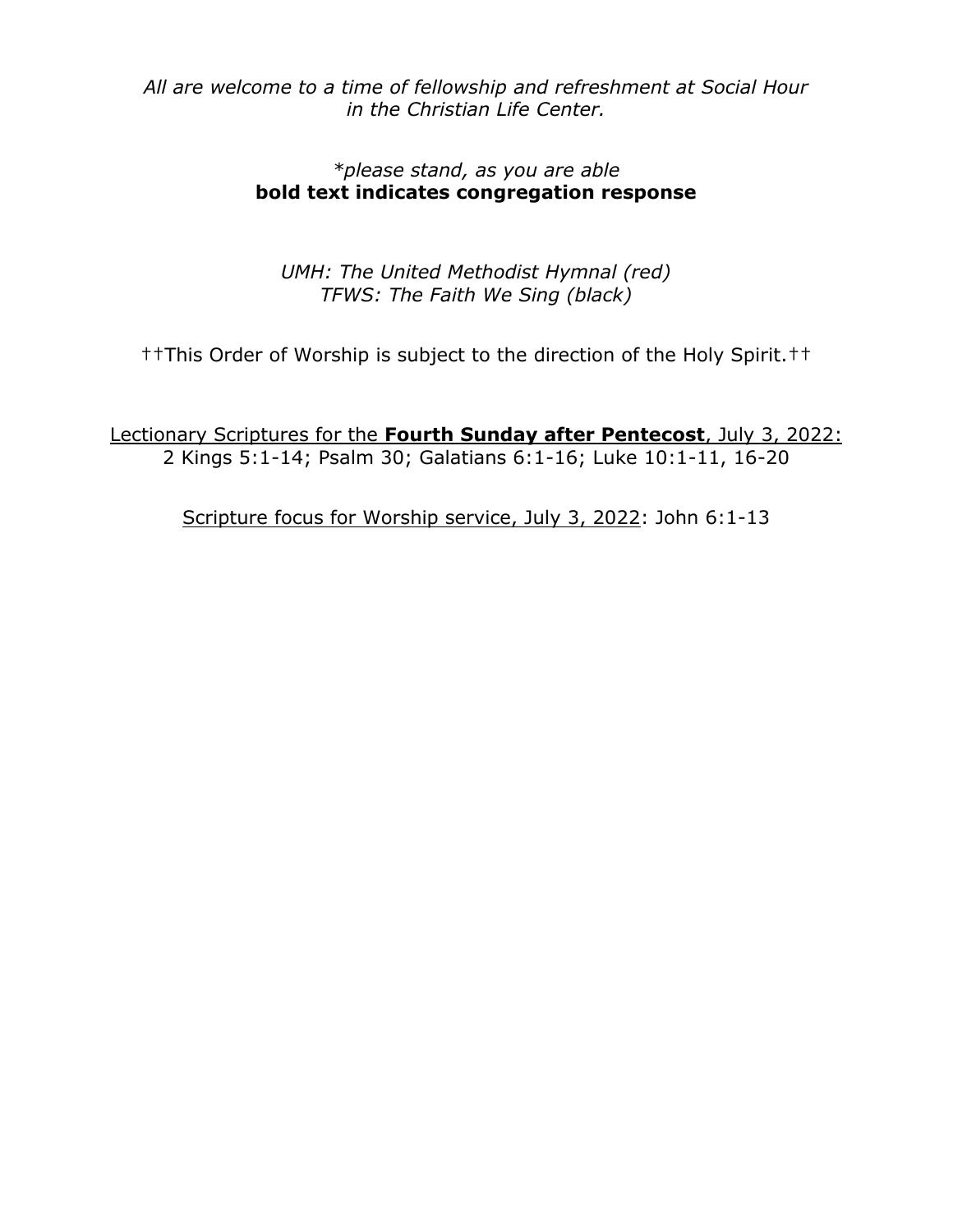### **ANNOUNCEMENTS**

*Altar Flowers:* As many of you may know, altar flowers can be dedicated "in memory of" or "in honor of" a family member or friend on any Sunday of the year. The dedication appears in the Sunday bulletin of your chosen Sunday. If you wish to make an altar flower dedication (\$50/Sunday), please contact Carol in the church office at 731-9495. Thank you!

## *In Person Attendance for June 19 - 58*



Next Sunday, July 3<sup>rd</sup>, we will celebrate Holy Communion. The offering plates at the front of the center aisle are there to receive your gift to the pastor's discretionary account used to help members of our community with utility, rent, food, and other appropriate expense assistance.

*Blood Pressure Checks will available in the CLC on Sunday, July 3rd.*

## **Jelly Jars needed for VBS**

The VBS team needs as many clean (empty) **glass** jars **WITH lids** as we can get for our glitter globe craft project. The jars should be roughly 8 - 12 ounces (think jelly jar-size

— baby food jars are too small and large spaghetti sauce jars will be too big). If you're not sure about the size, bring it anyway and we'll recycle what we can't use.

**We'll need them by July 1,** so we know how many we have available and whether we need to make other arrangements.





Can you help????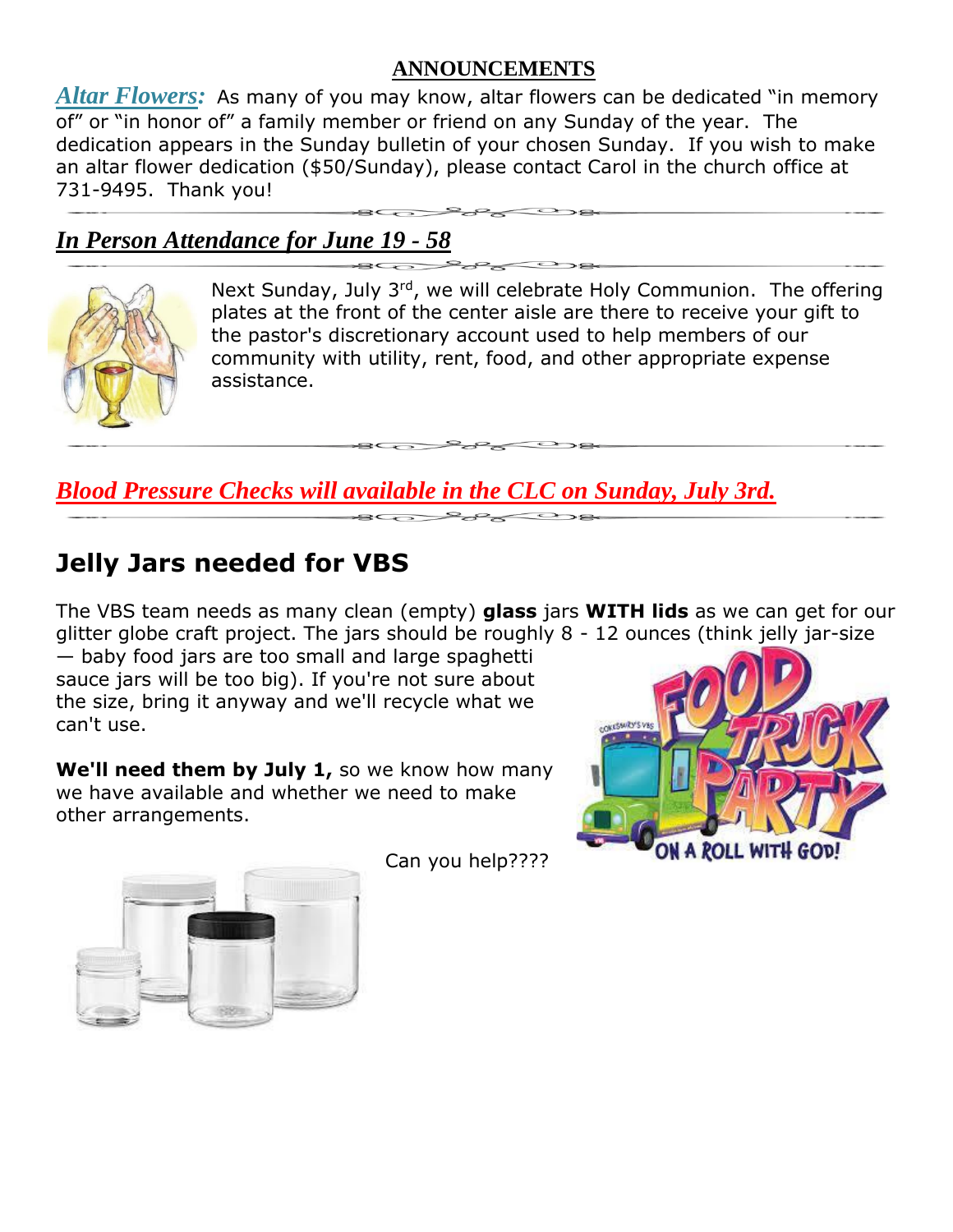# **Our Prayers**



| Alice $+++++$             | Amy Lillie $++++$     | <b>Ongoing Concerns</b> | Ken Johnson    |
|---------------------------|-----------------------|-------------------------|----------------|
| Donna Dennis $++++$       | Michael Lynch $+++$   | Jade August             | Kristin        |
| Shirley Gardner $+++$     | Mike $+++++$          | Barbara                 | Gary Pierce    |
| <b>Elaine Hoffman</b>     | Susan Russell $+++$ + | Clara Brelsford         | Robert Pierce  |
| Jayden +                  | Evelyn Stehman +      | Roy Brown               | Denise Reedy   |
| Kaitlyn $+++$             | Joan Wiant $++$       | Ron Case                | Olivia Richart |
| Moonyeen Klopfenstein +++ | Timothy Wolfe $++++$  | Marge Clark             | Louis Simmons  |
|                           |                       | Judy Crescenzo          | Zach Trexler   |
|                           |                       | Lois Hall               | Josh Vible     |
|                           |                       | Doris Jarrell           | Alex Wiant     |
|                           |                       |                         |                |

In an effort to list all prayer requests each will appear for 4 weeks as indicated by the number of + after the name

. **Please pray for the family and friends of Curtis Reedy. Please pray for all Law Enforcement Officers. Please continue to remember all who serve our country in the military, especially pray for those represented from our congregation.**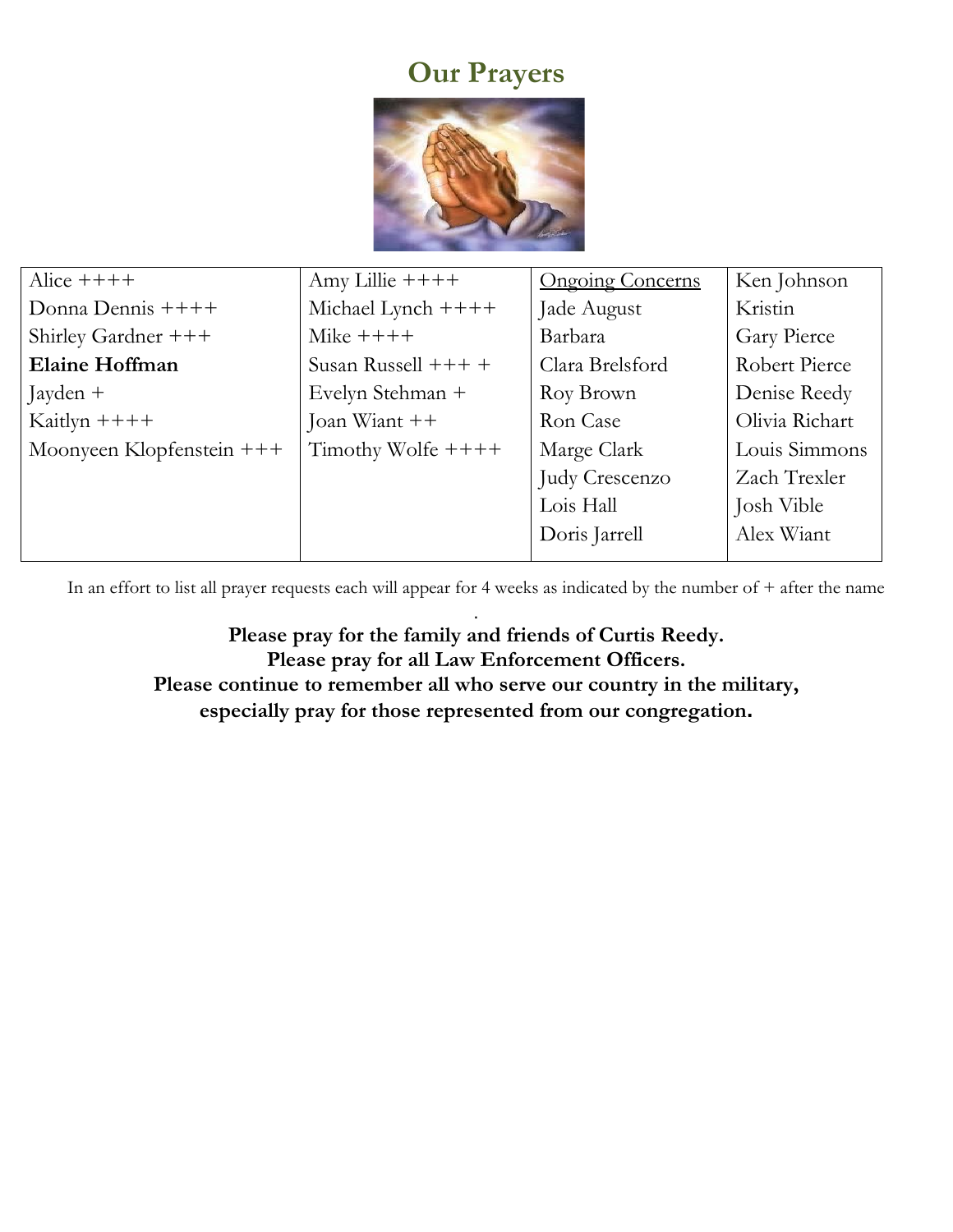

# *On the Calendar, this week….*

| Sun                                                               | 6/26 |                    | 3rd Sunday after Pentecost     |  |  |
|-------------------------------------------------------------------|------|--------------------|--------------------------------|--|--|
| <b>Pastor Mary will be serving as Spiritual Life Counselor at</b> |      |                    |                                |  |  |
| <b>Pecometh this week.</b>                                        |      |                    |                                |  |  |
|                                                                   |      | $10:00$ am         | Worship                        |  |  |
|                                                                   |      | 11:00am            | Social Hour - CLC              |  |  |
|                                                                   |      | 3:00 <sub>pm</sub> | Youth Group - CLC              |  |  |
| Mon                                                               | 6/27 | 10:00am            | AA Meeting - Room 204          |  |  |
|                                                                   |      | 7:00 <sub>pm</sub> | 2 x 4 Square Dancing           |  |  |
|                                                                   |      | 7:00pm             | NA Meeting - GHH               |  |  |
| <b>Tues</b>                                                       | 6/28 | $10:00$ am         | Yoga Class - CLC               |  |  |
|                                                                   |      | 12:00pm            | AA Meeting - Room 204          |  |  |
| Wed                                                               | 6/29 | $10:00$ am         | AA Meeting - Room 204          |  |  |
|                                                                   |      | 11:00am            | Parkinson's Class - CLC        |  |  |
|                                                                   |      | 6:30 <sub>pm</sub> | Ladies NA - Room 109 & 111     |  |  |
|                                                                   |      | 7:00pm             | Admin. Board - Room 204        |  |  |
| Thurs $6/30$                                                      |      | 6:00 <sub>pm</sub> | $BSA50 - CLC$                  |  |  |
|                                                                   |      | 7:00 <sub>pm</sub> | NA - GHH & Old Kitchen         |  |  |
| Friday 7/01                                                       |      | $10:00$ am         | AA Meeting - Room 204          |  |  |
|                                                                   |      | 7:00 <sub>pm</sub> | BSA50                          |  |  |
| Sat                                                               | 7/02 | 6:30 <sub>pm</sub> | NA Meeting - GHH & Old Kitchen |  |  |